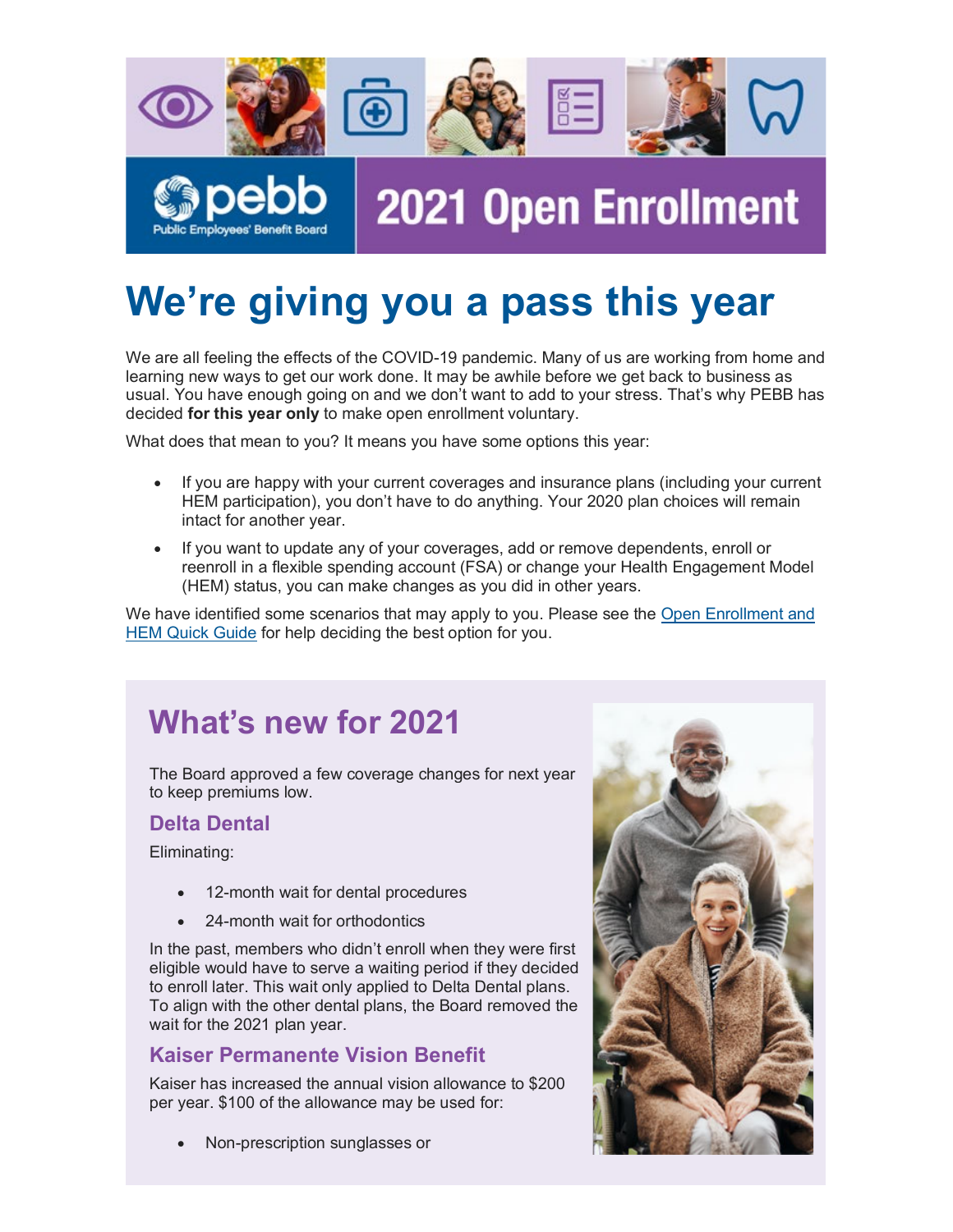• Digital eye strain glasses.

The change applies to full-time plans only.

#### **The Standard Basic Life Benefit**

The employer-paid member basic life benefit will increase from \$5,000 to \$10,000. The increase takes effect Jan. 1, 2021.

### **Is double coverage or opt out right for you?**

#### **Does double coverage make sense for your family?**

In 2019 the Legislature passed a law that will affect some PEBB members. Beginning Jan. 1, 2021, you will have to pay a monthly \$5 surcharge if you are an active full-time employee and:

- Someone in your family is covered as a member under their own PEBB or Oregon Educators Benefit Board (OEBB) plan, and
- That person is covered as a dependent (spouse, partner or child) on your PEBB medical plan.

The Legislature is applying a surcharge to encourage you to closely consider your enrollment decisions. For instance, do you need extra coverage because you are planning to have surgery or another costly service in 2021? If you are, it may make sense to double cover to reduce your out-of-pocket costs.

You may be double covered "just in case." Does it make sense for your family to pay portions of two premiums for coverage you may never use?

### **Did you know you can "opt out" and earn a monthly incentive?**

Have you considered opting out of your PEBB medical plan? You can opt out (not enroll) in a PEBB medical plan if you are covered under another group plan. You will receive part of your employer's premium contribution if you opt out. And don't worry! You can still enroll in vision or dental even if you opt out of medical coverage.

The PEBB Board determines the opt-out payment, which is currently \$233 based on full-time employment.

#### **You make the choice!**

Whether to double cover or completely opt out of your medical plan is a personal decision. Only you can decide what works best for your family.

If **double coverage** still makes the most sense for your family, you can stay enrolled in both plans. We will apply a \$5 surcharge to your monthly paycheck. You will not pay a double coverage surcharge if you are:

- A part-time employee
- A retiree
- Enrolled in a COBRA plan, or
- A self-pay member.

If you decide to **opt out** of medical coverage, you will begin to see the monthly opt out incentive on your January 2021 paycheck.